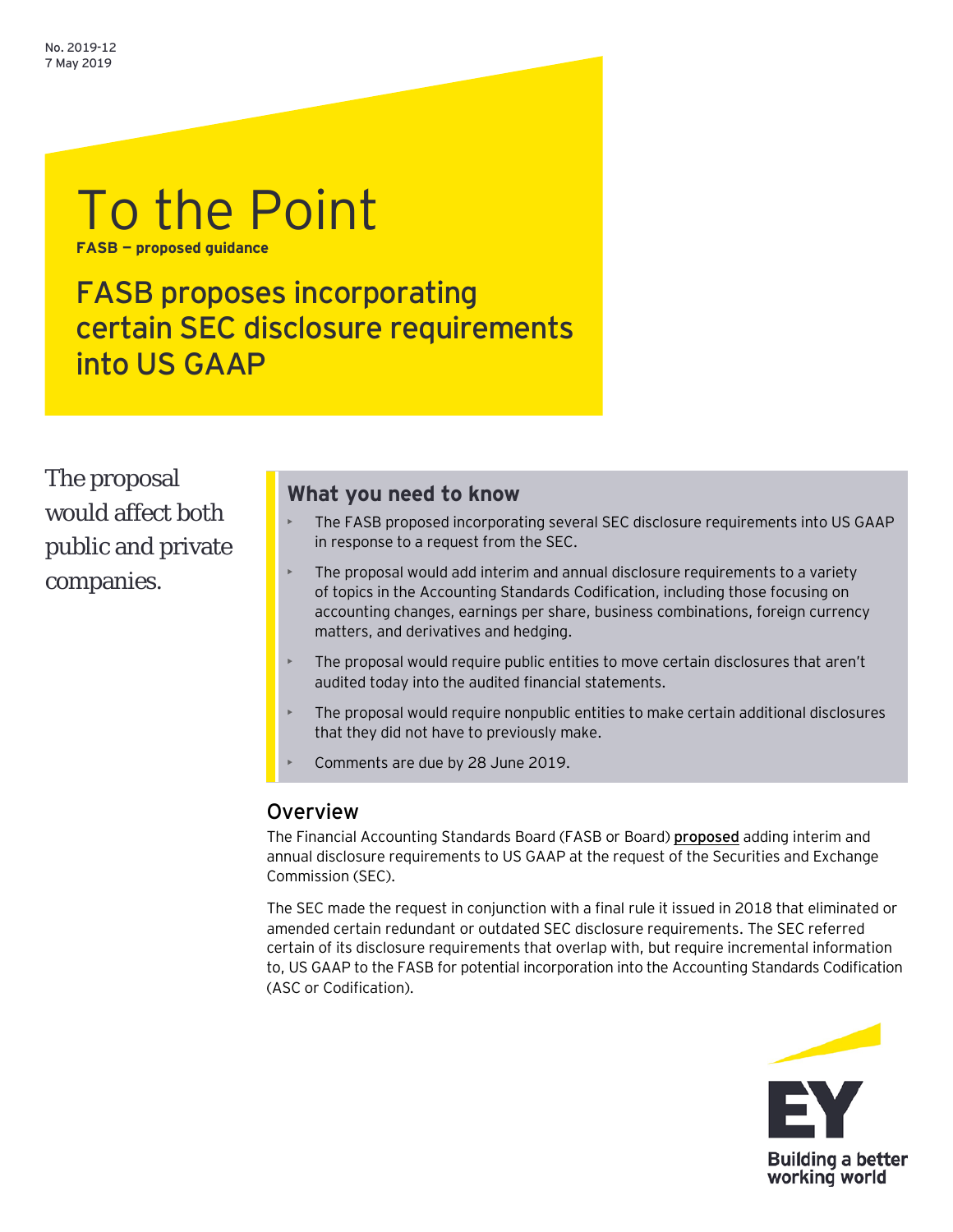The FASB's proposal would add interim and annual disclosure requirements to a variety of Codification topics. Most of the amendments would apply to all entities, including those that are not public business entities (PBEs), with certain exceptions.

The FASB considered its Private Company Decision-Making Framework and feedback from the Private Company Council in deciding which disclosure requirements to extend to private companies. The FASB proposed requiring only PBEs to disclose information on transactions with entities in the consolidated or combined financial statements and only publicly traded companies to make certain oil and gas disclosures.

The FASB decided not to propose incorporating all of the requirements the SEC referred to the Board. For example, the FASB chose not to propose incorporating into US GAAP the current SEC requirement to disclose the names of major customers and said it would consider SEC disclosures related to income taxes as part of its disclosure framework project on income taxes.

# Key considerations

The list below summarizes the proposed amendments and includes references to the SEC requirements:

#### **ASC 250,** *Accounting Changes and Error Corrections*

- Amend the guidance to clarify that an entity should disclose any material retroactive prior-period adjustment and the effect of the adjustment on retained earnings in interim financial statements [Rule 8-03(b)(5) and Rule 10-01(b)(7) of Regulation S-X]
- Amend the guidance to conform to the amendments made to ASC 830, *Foreign Currency Matters*

#### **ASC 260,** *Earnings Per Share (EPS)*

- Add a requirement to disclose the methods used in the diluted EPS computation for each dilutive security and clarify that certain disclosures should be made during interim periods
- Amend the illustrative guidance to show the disclosure of the methods used in the diluted EPS computation [Rule 10-01(b)(2) of Regulation S-X]

#### **ASC 270,** *Interim Reporting*

• Amend the guidance to conform to interim reporting amendments made to other Codification topics

#### **ASC 280,** *Segment Reporting*

• Eliminate the impracticability exception to the requirement to disclose revenues for each product and service or each group of similar products and services to align with Item 101(c)(1)(i) of Regulation S-K

#### **ASC 440,** *Commitments*

• Add a requirement to disclose assets mortgaged, pledged or otherwise subject to a lien, and the obligations collateralized [Rule 4-08(b) of Regulation S-X]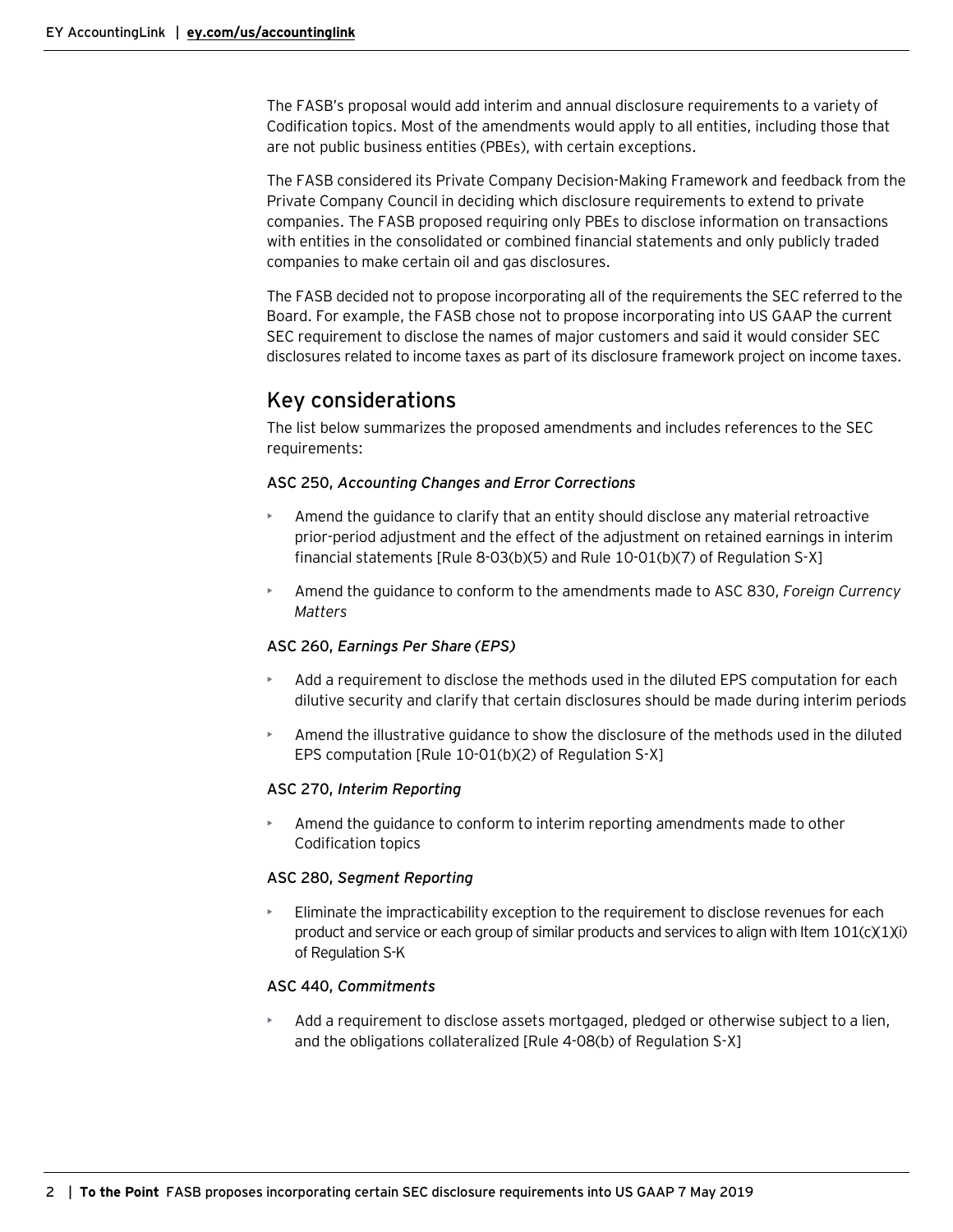#### **ASC 470,** *Debt*

• Add a requirement to disclose the amounts and terms of unused lines of credit and unfunded commitments and the weighted-average interest rate on outstanding short-term borrowings [Rule 5-02.19 and Rule 5-02.22 of Regulation S-X]

#### **ASC 505,** *Equity*

• Amend the requirement to present preference on involuntary liquidation parenthetically in the equity section of the balance sheet if the liquidation preference is other than at par or stated value [Rule 4-08(d) of Regulation S-X]

#### **ASC 805,** *Business Combinations*

• Add a requirement to disclose the separate results of each combined entity for periods before a combination of entities under common control in interim financial statements [Rule 10-01(b)(3) of Regulation S-X]

#### **ASC 810,** *Consolidation*

• Add a requirement to disclose the name of any legal entity newly included in or excluded from consolidated financial statements if the entity has a material effect on the financial statements [Rule 3A-03(b) of Regulation S-X]

**ASC 815,** *Derivatives and Hedging*

• Add a requirement to disclose where derivative instruments and their related gains and losses are reported in the statement of cash flows [Rule 4-08(n) of Regulation S-X]

#### **ASC 830,** *Foreign Currency Matters*

• Amend the translation guidance to clarify the applicability to a reporting entity that reports its financial statements in a currency other than its functional currency [Rule 3-20(d) of Regulation S-X]

#### **ASC 850,** *Related Party Disclosures*

• For PBEs only, add a requirement to disclose profits or losses resulting from transactions with other entities in the consolidated or combined financial statements and the effect of those transactions in separate financial statements [Rule 4-08(k)(2) of Regulation S-X]

#### **ASC 860,** *Transfers and Servicing*

- Amend the guidance to clarify that accrued interest should be included in the disclosure of liabilities incurred in securities borrowing or repurchase or resale transactions
- Add the requirement to separately present the carrying amount of reverse repurchase agreements on the face of the balance sheet if that amount exceeds 10% of total assets
- Add a requirement to disclose the effective interest rates of repurchase liabilities
- Add a requirement to disclose the amounts at risk with an individual counterparty if that amount exceeds more than 10% of stockholder's equity
- Add a requirement to disclose whether there are any provisions in a reverse repurchase agreement to make sure that the market value of the underlying assets remains sufficient to protect against counterparty default and, if so, the nature of those provisions
- Amend the illustrative guidance to show the disclosure of effective interest rates of repurchase liabilities [Rule 4-08(m) of Regulation S-X]

The proposal would add interim and annual disclosure requirements to a variety of Codification topics.